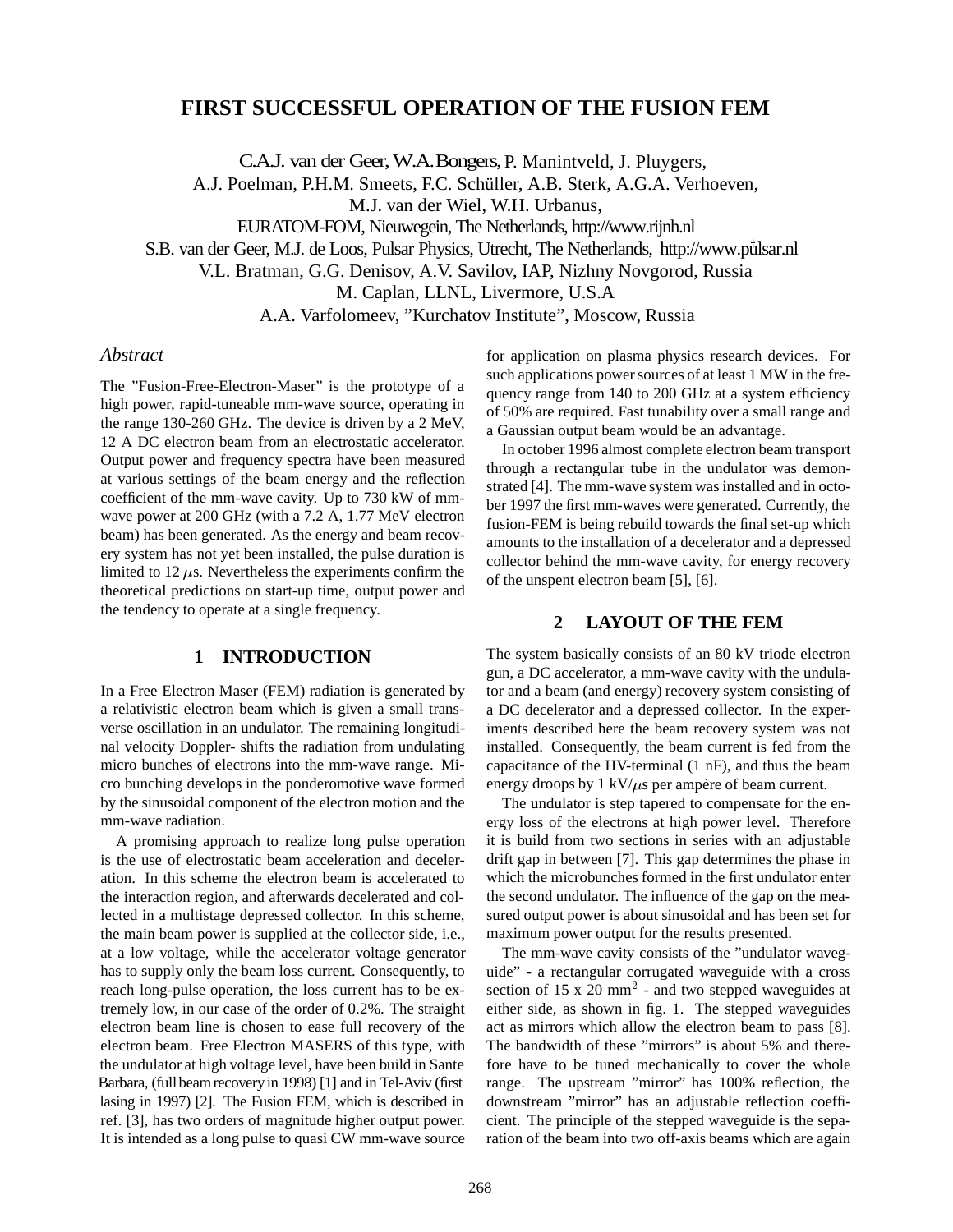reconstructed and hence also the output emerges as two beams which have to be combined. The outside world is reached via a quasi-optical mirror line, which covers a frequency band from 130 - 250 GHz, and a Brewster-angle window [9].



Figure 1: Layout of the mm-wave cavity. Mirrors of the stepped waveguide type are mechanically adjustable for "coarse" tuning. At the downstream side also the reflection coefficient is adjustable.

## **3 MM-WAVE MEASUREMENTS**

The temporal behavior of the power in the mm-wave beam is measured with a semi conductor detector. The evolution of the frequency spectrum is obtained by means of a heterodyne mixer, a fast oscilloscope as storage medium and a computer to perform the FFT. The mm-wave beam is dumped in a calorimeter to calibrate the detector. The mm-wave beam profile (antenna pattern) is measured by insertion of a dissipative sheet in the beam and looking at the resulting temperature profile with an infrared camera.

Fig. 2 shows the highest output power during the pulse that we have measured at a beam energy of 1.77 MeV and a beam current of 7.2 A. As mentioned before, no beam recovery is installed yet. Consequently, the beam energy droops and thus the gain curve shifts across the frequency band of the cavity. This changes the characteristics of the interaction and results in variation of the output power during the pulse. In fig. 3 we see that the corresponding evolution of the spectrum tends to remain at a single mode. This behavior is typical for a setting of the cavity resonance frequency slightly below the peak of the gain curve. With the resonance peak of the cavity on the other side of the gain curve the start-up mode does not reach saturation before a mode with a lower frequency takes over. We see this behavior demonstrated in fig. 4 and 5 for a 10 keV lower beam energy and the same cavity setting as before.

The FEM was also operated at 161 GHz for an electron beam energy around 1.65 MeV by adjusting the stepped waveguides. The mm-wave output power was half the value at 1.77 MeV. This could be explained by a substantially higher loss of the undulator waveguide at 161 GHz.



Figure 2: Measured mm-wave output power, for a 1.77 MeV, 7.2 A electron beam The electron beam starts at  $t = 0$ . The (initial) beam energy is above the resonance peak of the cavity



Figure 3: Frequency spectrum from the mixer corresponding to fig 2. The frequency of the local oscillator is 205.7 GHz.

This waveguide will be replaced. The qualitative behavior of the oscillation with respect to (initial) beam energy turned out to be very similar to that at 206 GHz.

The spatial power distribution (profile) of the output beam at 206 GHz is shown in fig. 6. At 161 GHz the beam profile is slightly worse. Nevertheless in both cases the profile is Gaussian within 99%.

## **4 DISCUSSION AND CONCLUSION**

The experiments with drooping beam energy show that the Fusion-FEM remains oscillating at a single frequency during the pulse when the initial beam energy is above the resonance energy of the mm-wave cavity. This proves that the oscillation is characterized by mode suppression. The distance between the longitudinal modes in the cavity is 35 MHz while the bandwidth is several GHz. The mode with he highest gain suppresses the other modes. We do not see this behavior when the initial energy is below the resonance energy. This can be explained from the shorter interaction